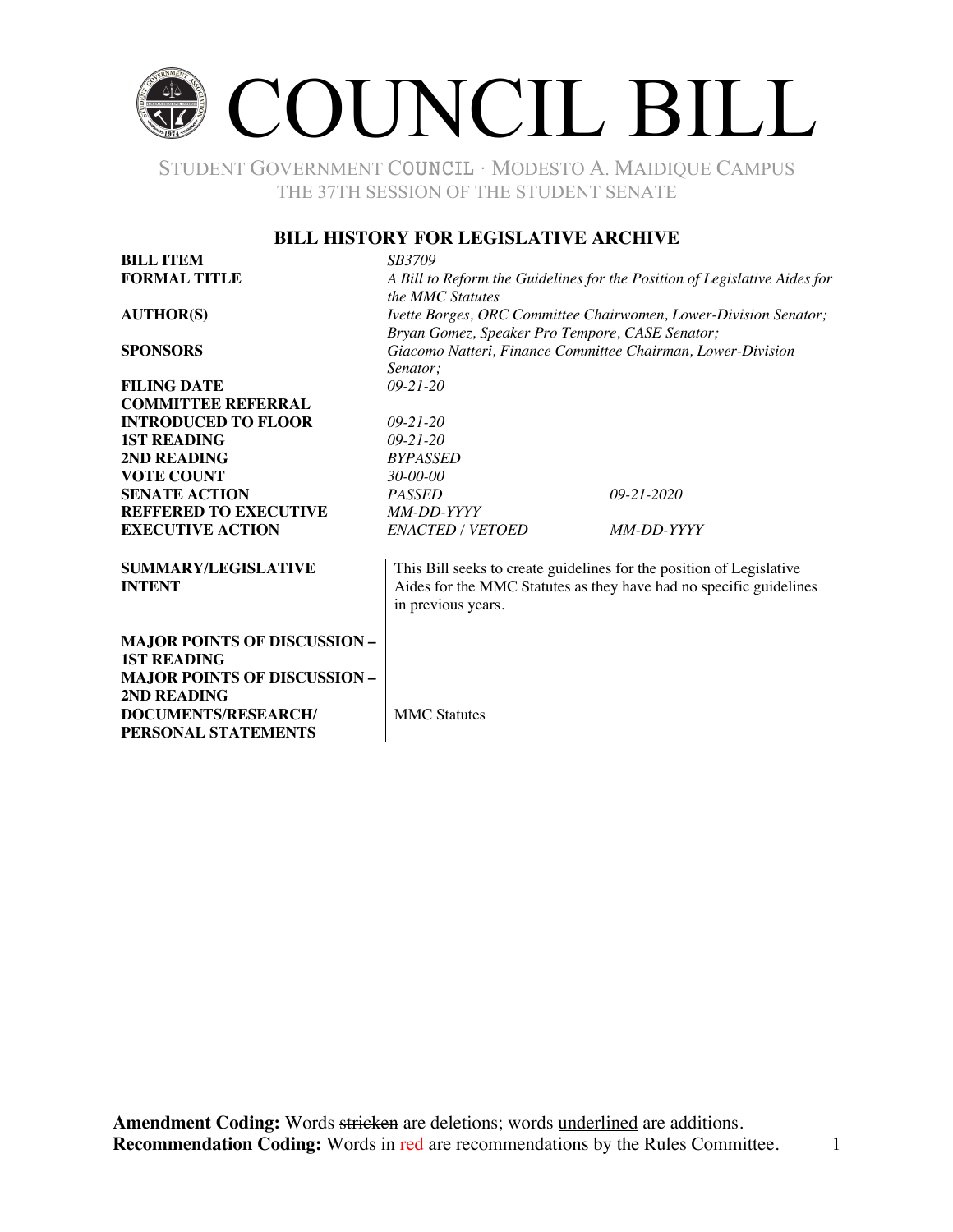## COUNCIL BILL

STUDENT GOVERNMENT COUNCIL ∙ MODESTO A. MAIDIQUE CAMPUS THE 37TH SESSION OF THE STUDENT SENATE

| <b>Bill Item</b>          | <i>SB3709</i>                                                         |
|---------------------------|-----------------------------------------------------------------------|
| <b>Formal Title</b>       | A Bill to Reform the Guidelines for the Position of Legislative Aides |
|                           | from the MMC Statutes                                                 |
| Author(s)                 | Ivette Borges, ORC Committee Chairwomen, Lower-Division Senator;      |
|                           | Bryan Gomez, Speaker Pro Tempore, CASE Senator;                       |
| <b>Sponsors</b>           | Giacomo Natteri, Finance Committee Chairman, Lower-Division           |
|                           | Senator;                                                              |
| <b>Filed</b>              | $09 - 21 - 20$                                                        |
| <b>Committee Referral</b> |                                                                       |

#### **A BILL TO UPDATE THE DUTIES AND RESPONSIBILITIES FOR THE LEGISLATIVE AIDES AND RENAME THEM TO COUNCIL AIDES**

#### *Be it enacted by the Student Senate of the Student Government Association of the Modesto A. Maidique Campus of Florida International University assembled,*

#### **SECTION 1. SHORT TITLE.**

a) This Bill may be cited as the "Reform of LA's ACT".

#### **SECTION 2. AUTHORITY**

The proposal outlined in this Bill is in compliance with the authority granted in Article III, Section 5 (A) 1 of the SGA Constitution as well as restated in Article III, Section 3.01 (b) i-1 of the SGC-MMC Statutes, stating that "[The Senate shall] enact and diligently carryout all legislation necessary and proper for the general welfare of the Student Body."

#### **SECTION 3. BILL**

#### **Article III. Legislative Branch**

Section 3.04 "Organization"

(c) Legislative Aides Council Aides

(i) Legislative Aides  $(LA)$  Council Aides  $(CAs)$  shall be assistants to the Senate Student Government Council of the Modesto A. Maidique Campus and its members, and its Committees, whose purpose is to and shall aide in special functions including but not limited to media relations, legislative research, event planning, and administrative duties.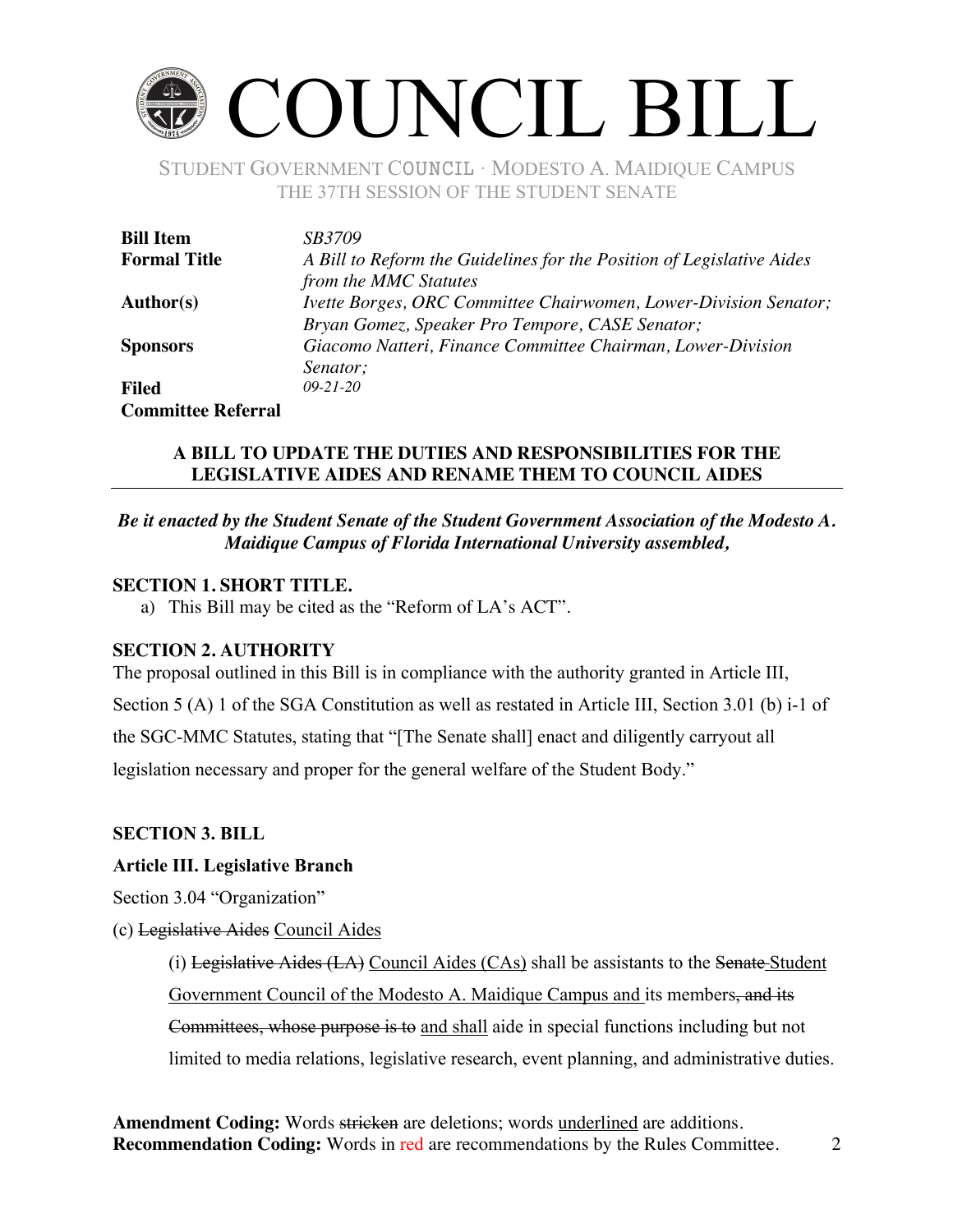# COUNCIL BILL

STUDENT GOVERNMENT COUNCIL ∙ MODESTO A. MAIDIQUE CAMPUS THE 37TH SESSION OF THE STUDENT SENATE

> (1) LAs CAs shall not be considered SGC-MMC Officials for the purposes of Senate floor privileges and SGA resource management.

(2) LAs CAs shall perform the duties as assigned by their appointer. prescribed by the Statutes herein. The LA and the Speaker must be notified of their duties and updates to their duties in written notification.

a) Legislative Aides CAs may exercise some special duties and serve as the designee of any SGC-MMC Official so long as the CA consents to those ad hoc responsibilities and the SGC-MMC Official has submitted written notification to the Executive Board and the SGA Advisor. in the areas above with written consent from their appointer and written notification to the Speaker.

 $(3)$  LAs–CAs shall be subject to any the following requirements: as determined by their appointer. The LA and the Speaker must be notified of their requirements and updates to their requirements in written notification.

a) Attend at least two (2) Senate meetings per semester.

b) Attend at least two (2) Cabinet meetings per semester.

c) Attend at least one (1) Judicial Branch meeting per semester.

d) Complete at least one (1) hour a week during which they meet with any SGC Official during the SGC Official's office hours to assist in their official duties.

e) Attend at least two (2) Student Government sponsored events per semester.

(4) The Student Advocacy Chair Committee shall be tasked with appointing a committee member as the Council Aides Coordinator.

a) The Council Aides Coordinator may appoint CAs at their discretion. i) The Council Aides Coordinator shall hold an interview for any student interested in applying to the program. If the Council Aides

Amendment Coding: Words stricken are deletions; words underlined are additions. **Recommendation Coding:** Words in red are recommendations by the Rules Committee. 3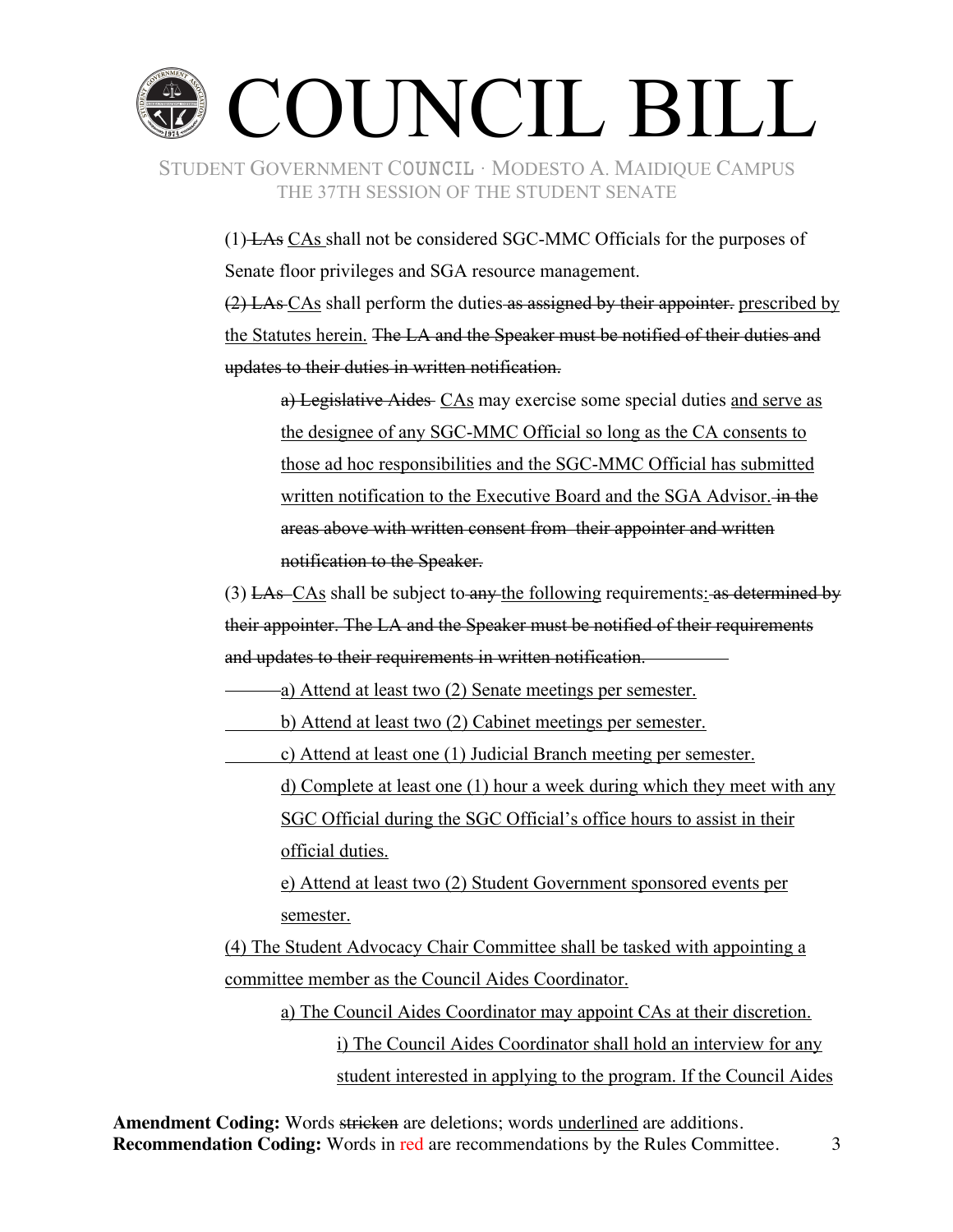### COUNCIL BILL STUDENT GOVERNMENT COUNCIL ∙ MODESTO A. MAIDIQUE CAMPUS THE 37TH SESSION OF THE STUDENT SENATE

Coordinator wishes to appoint the candidate as a new member of the program they must notify the Executive Board and the SGA Advisor via written communication.

b) The Council Aides Coordinator may only remove CAs upon one or more of the following grounds:

i) Failure to complete the Council Aides program requirements. ii) Failure to comply with the Code of Ethics.

(4) Aides may be removed by their appointer, the Speaker, or the Speaker Pro Tempore of the Senate, at their discretion without any impeachment or judicial procedure.

(5) Legislative Aides CAs shall not hold any other office within the SGA.

(ii) The Speaker and the Speaker Pro Tempore shall be able to appoint up to three  $(3)$ Legislative Aides each.

(iii) Each Committee shall be able to appoint up to four (4) Legislative Aides, to be appointed by each Committee chair, and confirmed by the Committee members with a simple majority of those committee members present and able to vote.

(iv) Each Senator shall be able to appoint up to two (2) Legislative Aides.

#### **SECTION 4. IMPLEMENTATION**

Upon the passage of this Bill by the SGC-MMC Senate and the signing of it by the SGC-MMC President, this shall become the official law of the SGC-MMC and any other instances of the position of "Legislative Aide" in the MMC Statutes and lower governing documents shall henceforth be renamed to "Council Aide".

Amendment Coding: Words stricken are deletions; words underlined are additions. **Recommendation Coding:** Words in red are recommendations by the Rules Committee. 4